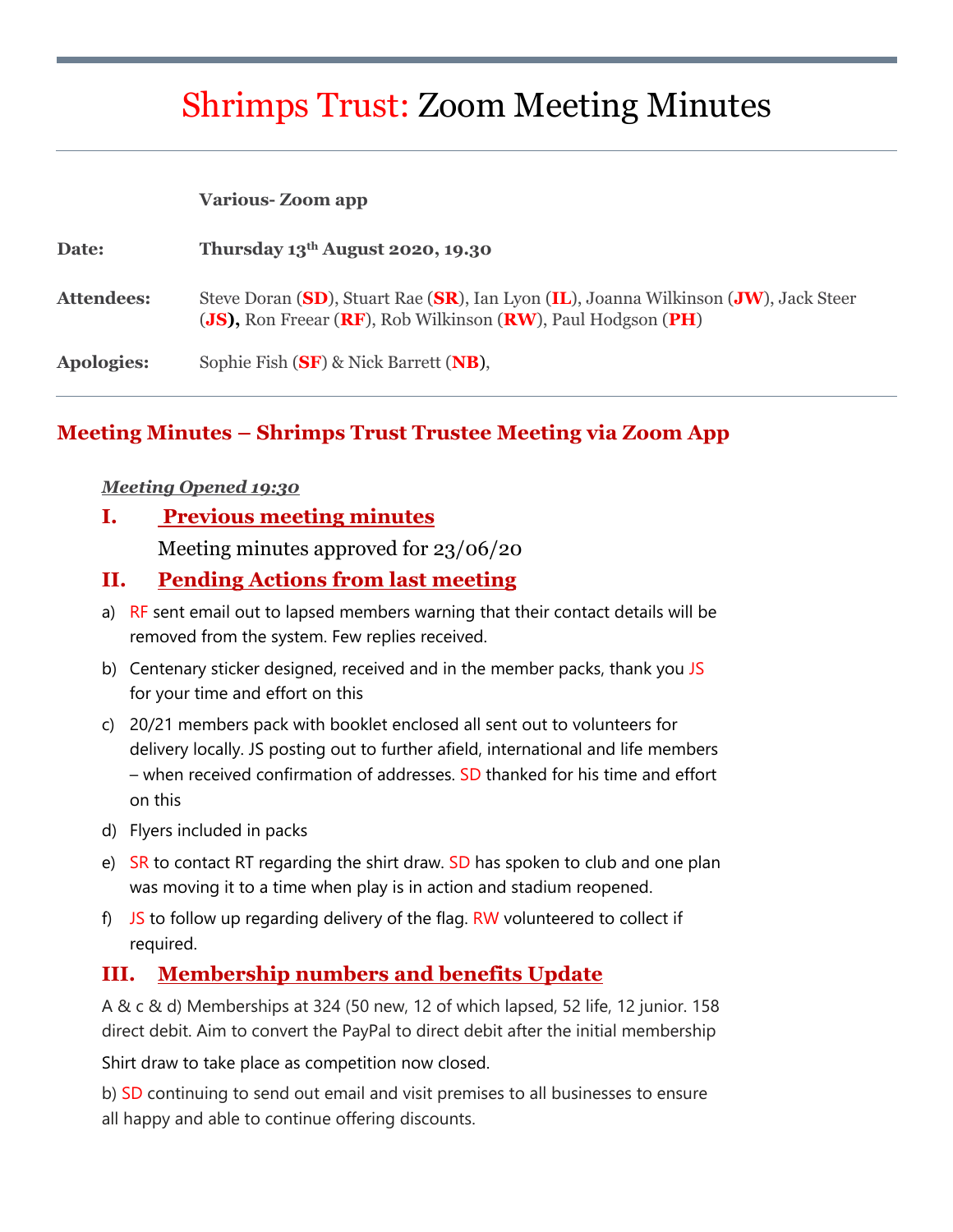e) AGM to be held by November. All agreed to keep checking guidance. Consider reduction in numbers/ ticketed event, bring ideas to next meeting. RF Players currently in Covid bubble so unable to attend in person

all agreed prefer not to be held online, rather in person and with player panel or other event.

## **IV. Trust Finance Update**

JS sent information before the meeting.

a) Expenses relating to member packs, licenses etc. Income from shirt raffles and donations. Income includes badges sold to collectors. Surplus of £1923.

Debtors are Northgate, Thornton Road Spar and Boardwalk. SD to confirm address details for Thornton Rd Spar members

Sponsorship of players cheque now been banked by club so shirts to be pursued SD

Fund balances are flag fund £1215, raise the roof £3986 and general reserves £10027.

b) All agreed for JS to transfer £500 from PayPal account to main bank account.

Agreed to ask membership regarding surplus at AGM- Memorial garden, raise the roof or other projects

SD to contact Derek Quinn regarding RT/ memorial garden project. Also add to email to club

Discussion regarding emailing the club for a meeting- could be online- regarding: projects/ use of surplus, Tyson Fury ownership of 3G pitches, stadium capacity and future plans with Covid, season tickets, I-Follow and will we be able to display flags in the stadium.

Carlisle and Rochdale both published information online.

## **V. Fundraising and events**

SD Many events canceled, particularly end of season.

RW cricket event/ T20- to contact Westgate and see rukes and regulations, dates and capacity

SD Foot golf at Casterton- more info to find out

SD Lune Karting- more info to find out

RF suggested an events committee. Current trustees not available to form one at the moment. SD proposed emailing out to members for volunteers.

RW Subbuteo match competition

IL Treasure hunt- still a possibility with limited overlap of people, outdoor event.

# **VI. Meeting date and responsibilities**

TBC